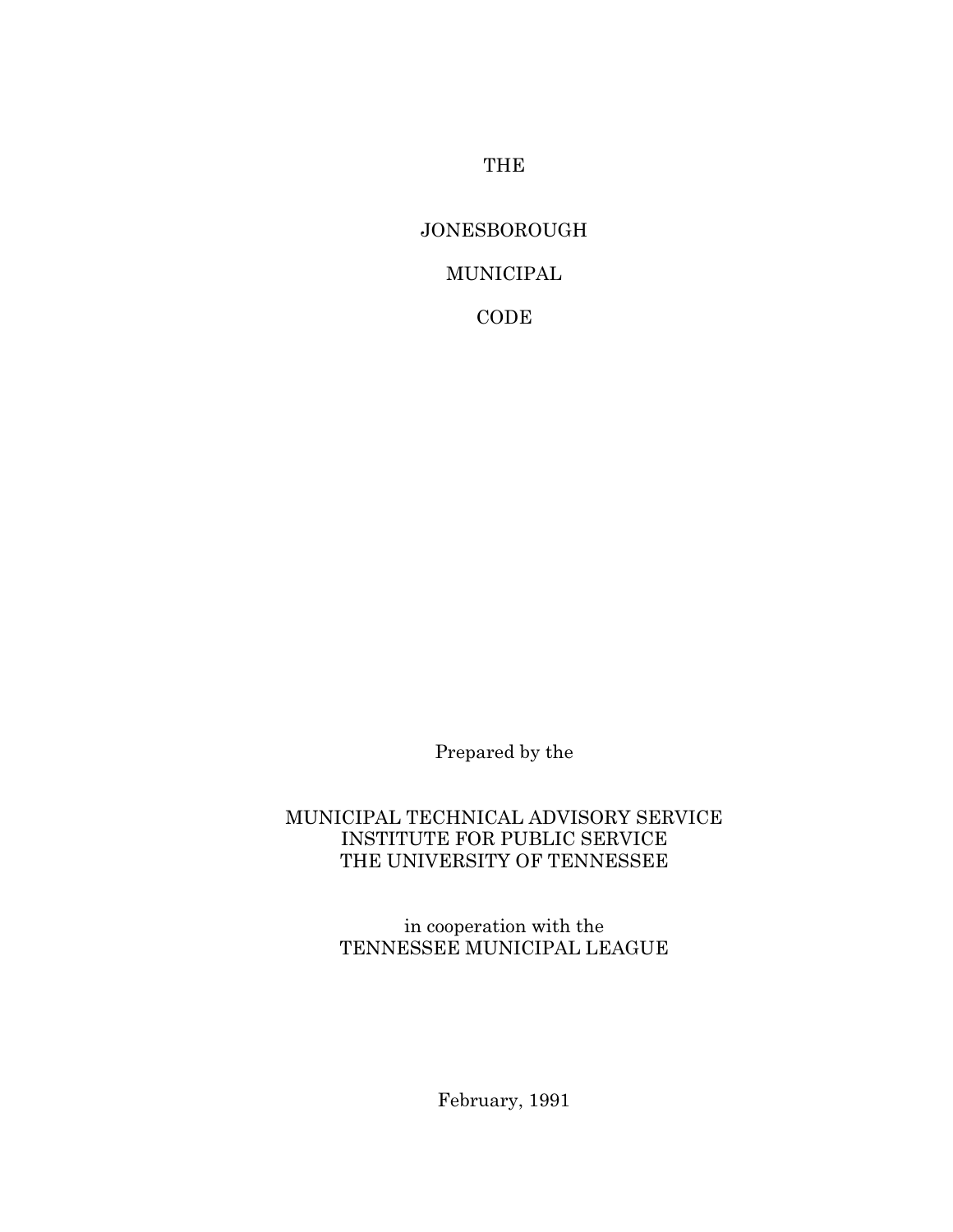*Change 13 March 8, 2021*

### TOWN OF JONESBOROUGH, TENNESSEE

## **MAYOR**

Chuck Vest

## ALDERMEN

Stephen Callahan Virginia Causey Terry A. Countermine Adam Dickson

### RECORDER

Abbey Miller

## ADMINISTRATOR

Glen Rosenoff

## TOWN ATTORNEY

James Wheeler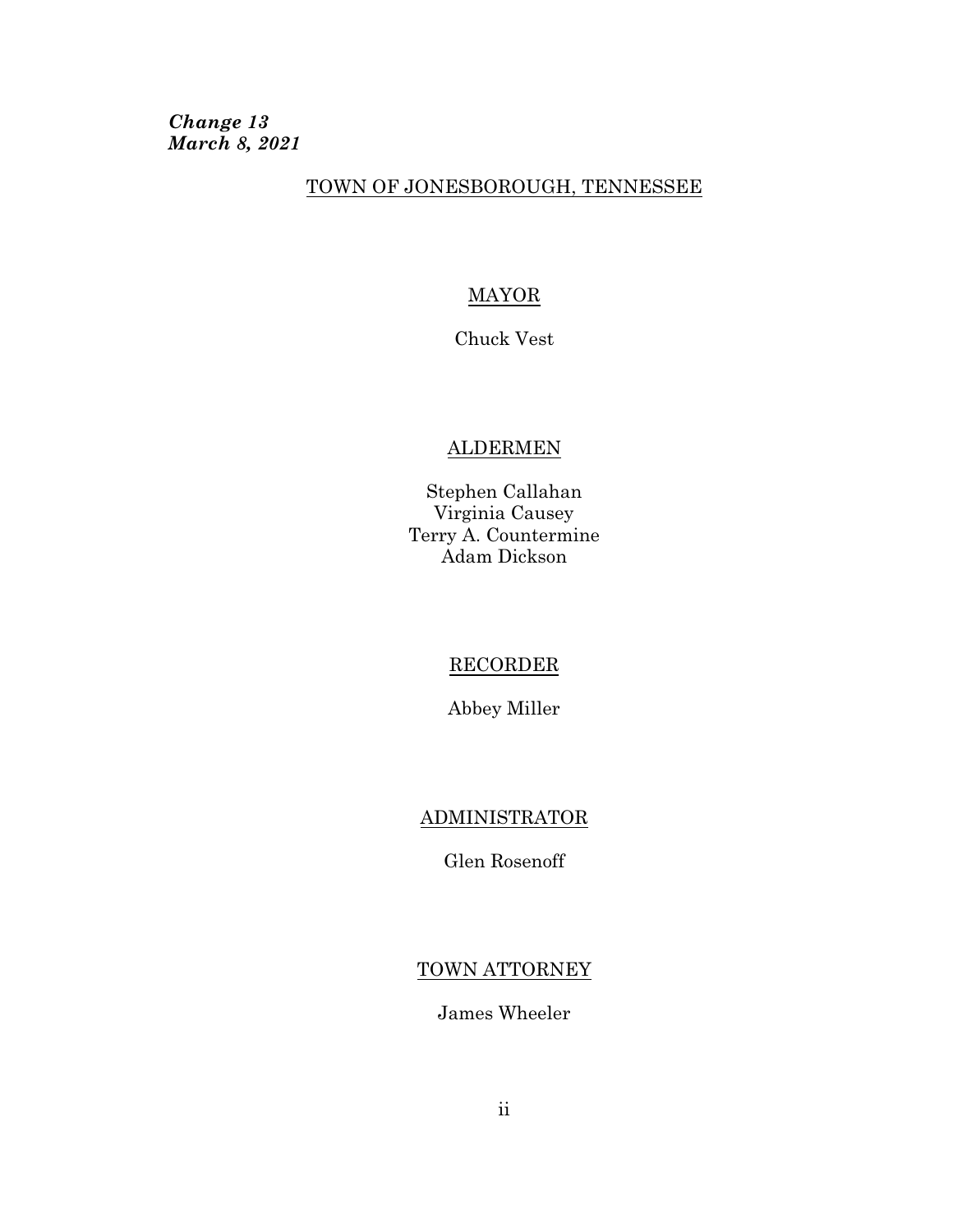#### Preface

This code is the result of a comprehensive codification and revision of the ordinances of the Town of Jonesborough, Tennessee. By referring to the historical citation appearing at the end of each section, the user will be able to ascertain the ordinance from which the particular section has been derived. The absence of a historical citation means that the section was added when the code was prepared. If the citation reads "Code of 1982," then that provision of the code was derived from the corresponding section of the 1982 Code. The word "modified" in the historical citation indicates substantial modification of the original ordinance.

The attention of the user is directed to the arrangement of the code into titles, chapters, and sections. Related matter is kept together, so far as possible, within the same title. Each section number is complete within itself, containing the title number, the chapter number, and the section of the chapter of which it is a part. Specifically, the first number is the title number followed by a hyphen, then the chapter number, with the last two numbers showing the section number within the chapter, so that, for example, title 10, chapter 2, section 6, is designated as section 10-206.

By utilizing the table of contents and the analysis preceding each title and chapter of the code, together with the cross references and explanations included as footnotes, the user should readily find all provisions in the code relating to any question that might arise. However, the user should note that most of the administrative ordinances (e.g. Annual Budget, Zoning Map Amendments, Tax Assessments, etc...) do not appear in the code. Likewise, ordinances that have been passed since the last update of the code do not appear in the code. Therefore, the user should refer to the city's ordinance book for a comprehensive and up to date review.

The code has been arranged and prepared in loose-leaf form to facilitate keeping it up to date. MTAS will provide up-dating service under the following conditions:

(1) That all ordinances relating to subjects treated in the code or which should be added to the code are adopted as amending, adding, or deleting specific chapters or sections of the code (see section 8 of the adopting ordinance for the code).

(2) That one copy of every ordinance adopted by the town is furnished to MTAS immediately after its adoption (see section 8 of the adopting ordinance).

(3) That the town agrees to reimburse MTAS for the actual costs of reproducing replacement pages for the code (no charge is made for the consultant's work, and reproduction costs are usually nominal).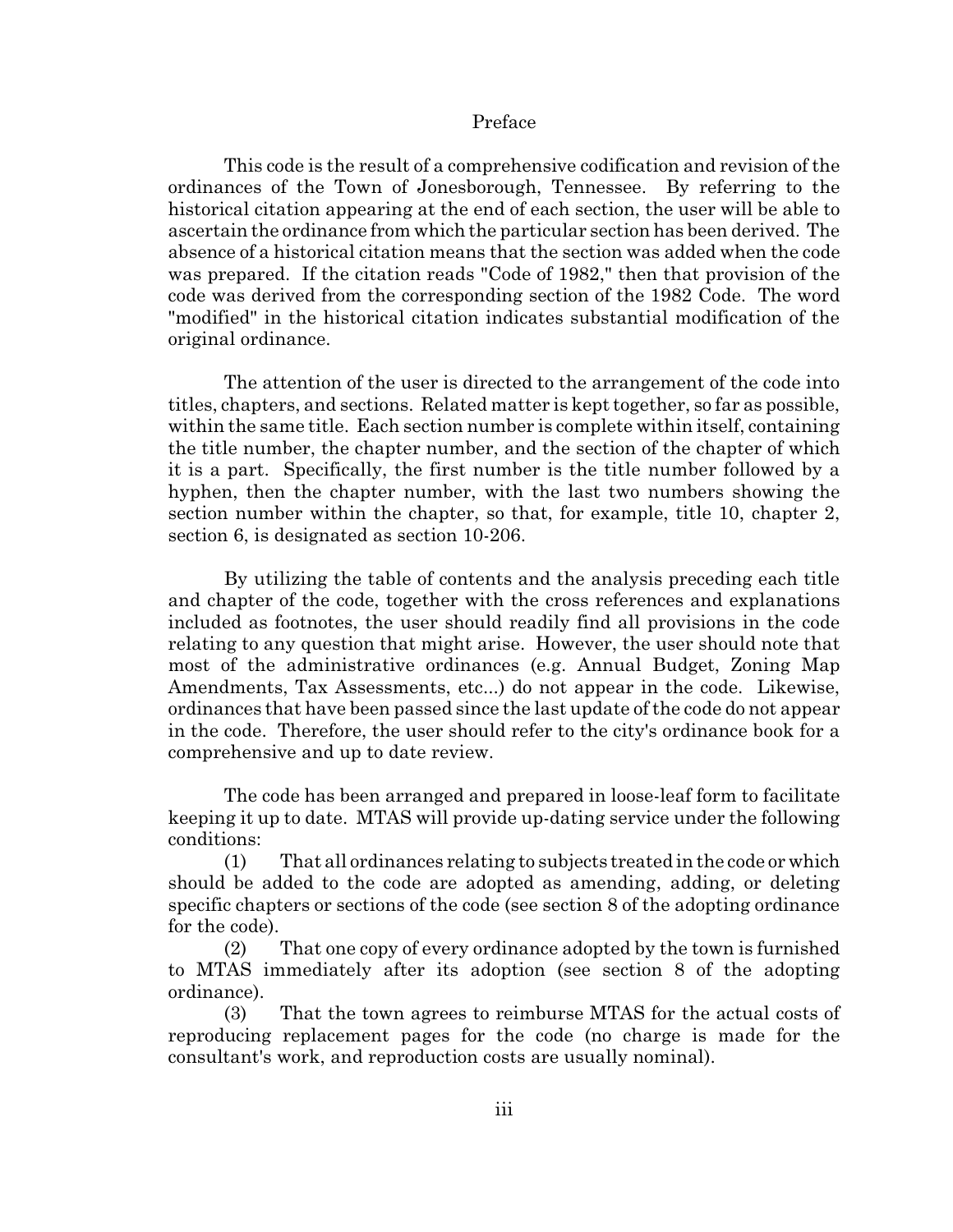When the foregoing conditions are met, MTAS will produce replacement pages for the code to reflect the amendments and additions made by such ordinances. This service will be performed at least annually and more often if justified by the volume of amendments. Replacement pages will be supplied with detailed instructions for utilizing them so that again the code will be complete and up to date. If this very simple procedure is followed, the code will be kept up to date in a way that will serve fully the needs of the town's officials and citizens. If any questions or problems arise concerning the up-dating procedure, an MTAS ordinance codification consultant is available to the town for advice and assistance.

The able assistance of Ms. Kay Stout, Ms. Tracy Gardner, and Ms. Claudia Wolfenbarger of the MTAS Codes Unit is acknowledged in producing the 1991 Code of Jonesborough. An acknowledgement of Mrs. Karen Lowe and Mr. Dennis Huffer is also appropriate for their diligence produced the Code of 1982.

> Andre Coure Municipal Codification Specialist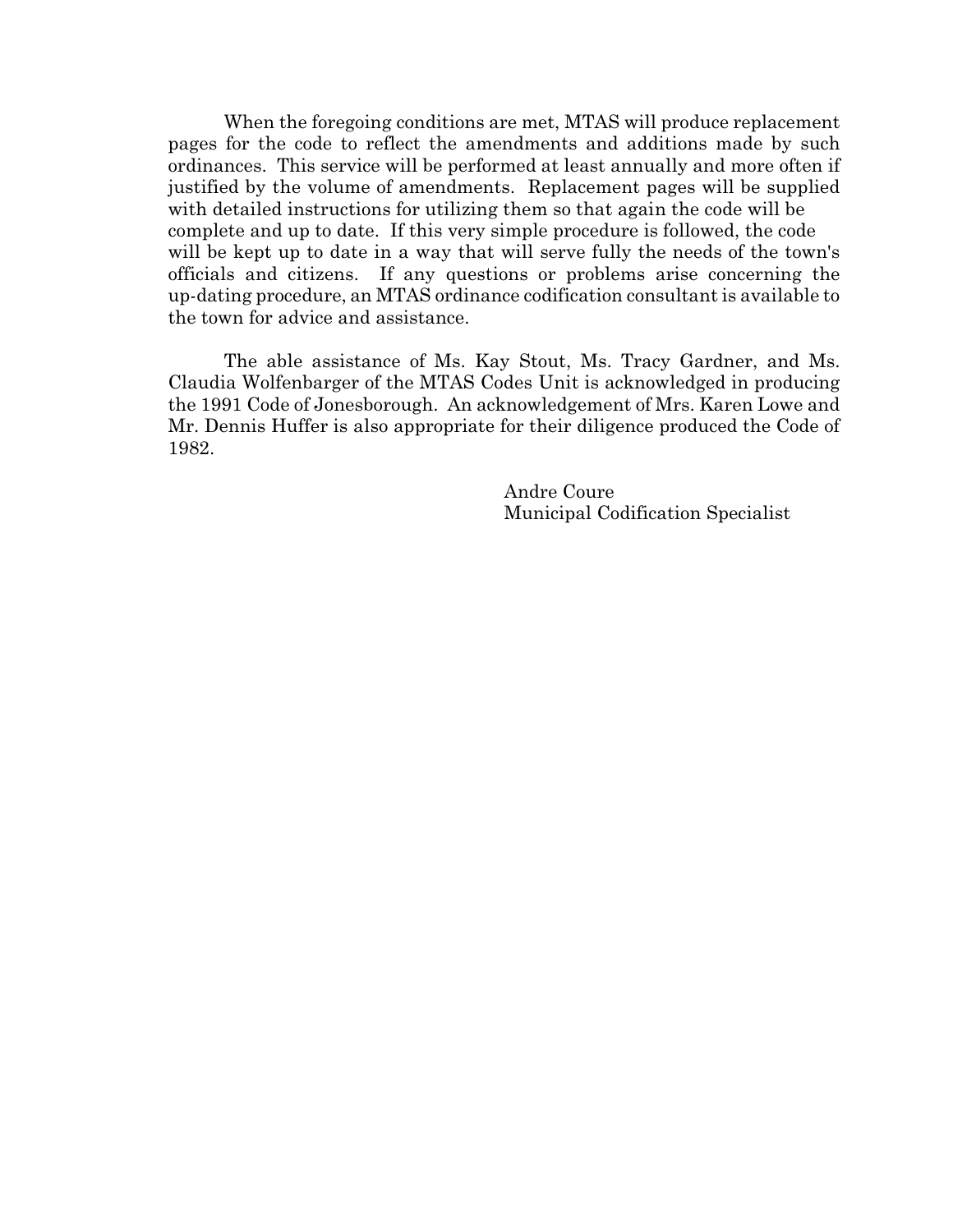*Change 13 March 8, 2021*

# **TABLE OF CONTENTS**

## **PAGE**

## **INTRODUCTION**

|                  | OFFICIALS OF THE TOWN AT TIME OF       |  |
|------------------|----------------------------------------|--|
|                  |                                        |  |
|                  | <b>CHARTER</b>                         |  |
|                  |                                        |  |
|                  |                                        |  |
|                  | <b>CODE OF ORDINANCES</b>              |  |
|                  |                                        |  |
| TITLE 1.         | ADMINISTRATION, OFFICERS, AND          |  |
|                  | <b>CHAPTER</b>                         |  |
| 1.               | BOARD OF MAYOR AND ALDERMEN 1-1        |  |
| 2.               |                                        |  |
| $\overline{3}$ . |                                        |  |
| $\overline{4}$ . |                                        |  |
| 5.               | RECREATION COMMISSION  1-10            |  |
| 6.               |                                        |  |
| 7.               | SENIOR CENTER ADVISORY COMMITTEE  1-18 |  |
| 8.               | TOURISM DEVELOPMENT ADVISORY           |  |
|                  |                                        |  |
| 9.               |                                        |  |
| 10.              |                                        |  |
| 11.              |                                        |  |
| 12.              | SOCIAL SECURITY--TOWN PERSONNEL 1-42   |  |
| 13.              |                                        |  |
| 14.              | OCCUPATIONAL SAFETY AND HEALTH         |  |
|                  |                                        |  |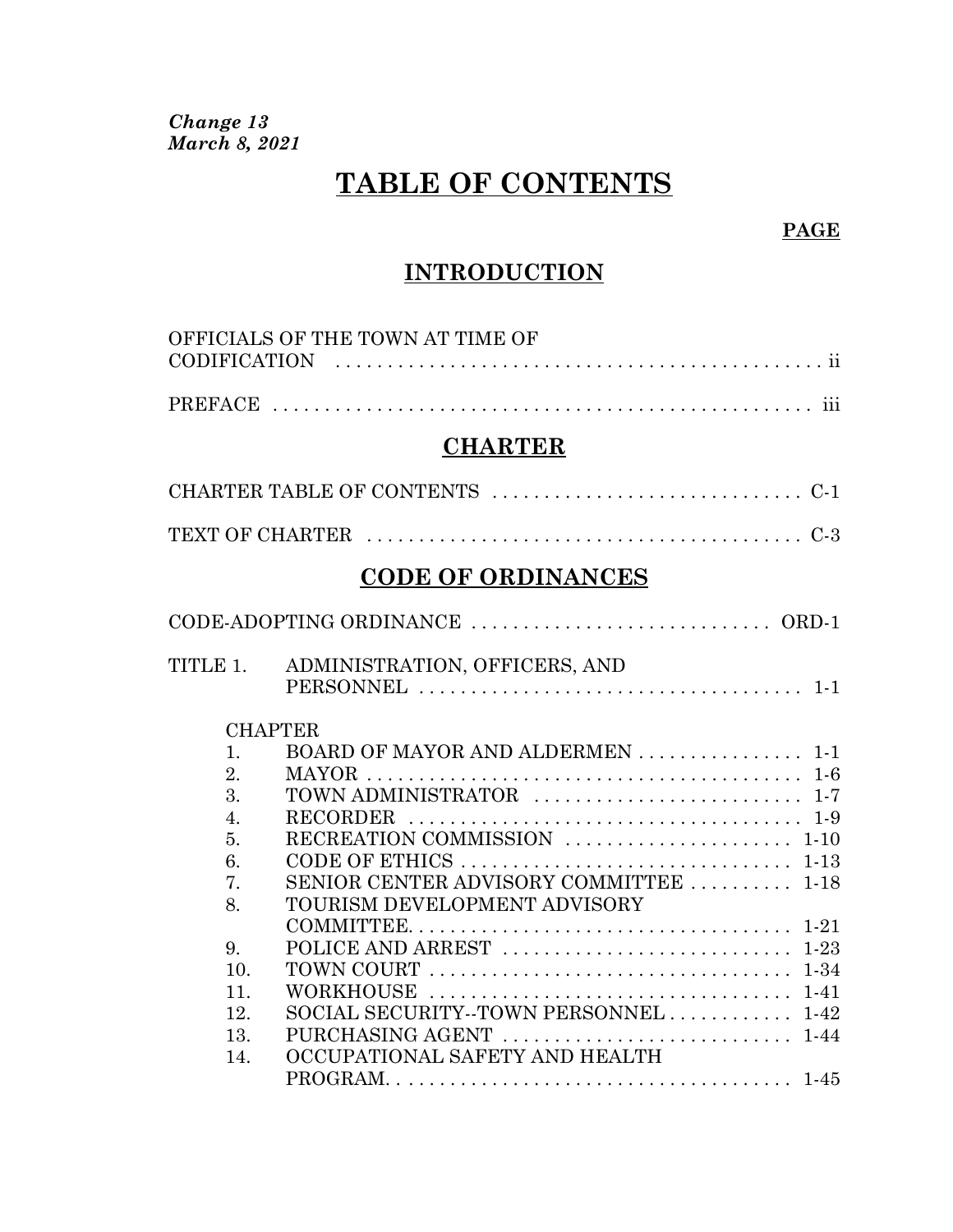| 15.                  | ROUNDTABLE ADVISORY COMMITTEE  1-71                                                           |          |
|----------------------|-----------------------------------------------------------------------------------------------|----------|
| 16.                  | THE JONESBOROUGH TREE AND TOWNSCAPE                                                           |          |
|                      | <b>BOARD</b>                                                                                  |          |
| 17.                  | THE MCKINNEY CENTER ADVISORY COMMITTEE  1-76                                                  |          |
| 18.                  | THE KEEP JONESBOROUGH BEAUTIFUL ADVISORY                                                      |          |
|                      |                                                                                               | $1 - 80$ |
| 19.                  | COMMUNITY RESOURCE MEMBERS  1-82                                                              |          |
| 20.                  | CHUCKEY DEPOT MUSEUM ADVISORY BOARD  1-84                                                     |          |
| 21.                  | AMERICANS WITH DISABILITIES ACT (ADA)                                                         |          |
|                      | COMPLIANCE AND ADVISORY COMMITTEE  1-87                                                       |          |
| 22.                  | QUALIFYING COMMITTEES  1-89                                                                   |          |
| TITLE 2.             |                                                                                               |          |
| <b>CHAPTER</b>       |                                                                                               |          |
| 1.                   | INTOXICATING LIQUORS $\ldots \ldots \ldots \ldots \ldots \ldots \ldots \ldots \ldots$ 2-1     |          |
| 2 <sub>1</sub>       |                                                                                               |          |
|                      |                                                                                               |          |
|                      |                                                                                               |          |
| <b>CHAPTER</b>       |                                                                                               |          |
| 1.                   | IN GENERAL $\ldots \ldots \ldots \ldots \ldots \ldots \ldots \ldots \ldots \ldots \ldots 3-1$ |          |
| 2.                   | <b>DELETED</b>                                                                                |          |
| 3.                   |                                                                                               |          |
| TITLE 4.             | BUILDING, UTILITY AND HOUSING CODES  4-1                                                      |          |
| <b>CHAPTER</b>       |                                                                                               |          |
| 1.                   |                                                                                               |          |
| 2.                   | <b>DELETED</b>                                                                                |          |
| 3.                   | HOUSING CODE $\dots\dots\dots\dots\dots\dots\dots\dots\dots\dots\dots$                        |          |
| $\overline{4}$ .     |                                                                                               |          |
| 5.                   | NUMBERING OF BUILDINGS  4-13                                                                  |          |
| 6.                   |                                                                                               |          |
| TITLE 5.             | BUSINESSES, PROFESSIONS AND                                                                   |          |
|                      |                                                                                               |          |
|                      |                                                                                               |          |
| <b>CHAPTER</b><br>1. |                                                                                               |          |
| 2.                   |                                                                                               |          |
| 3.                   | OPERATION OF ANIMAL DRAWN VEHICLES  5-15                                                      |          |
| 4.                   |                                                                                               |          |
| 5.                   |                                                                                               |          |
|                      |                                                                                               |          |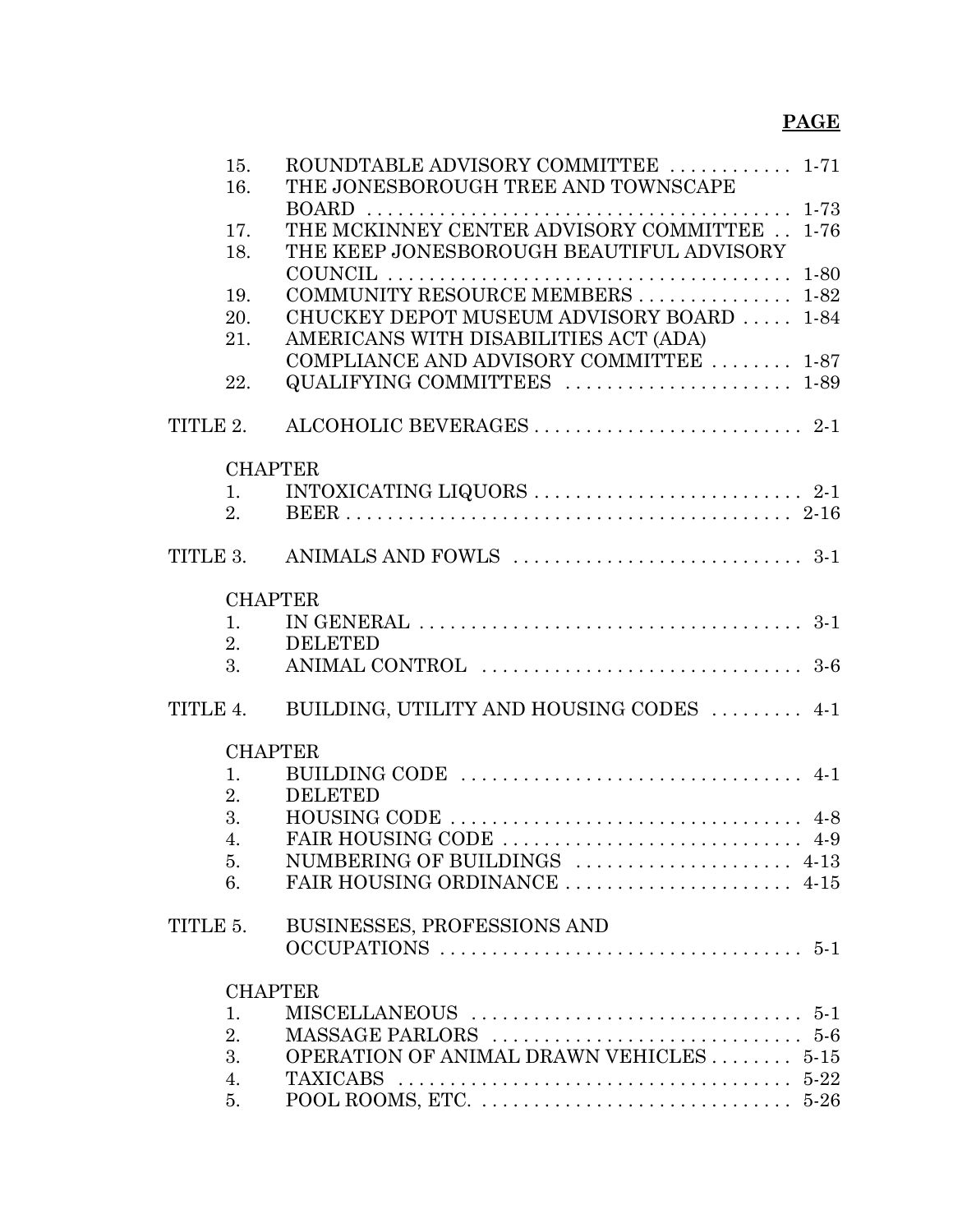| <b>CHAPTER</b>       |                                                                                                 |
|----------------------|-------------------------------------------------------------------------------------------------|
| 1.                   |                                                                                                 |
| 2.                   |                                                                                                 |
| 3.                   |                                                                                                 |
| 4.                   |                                                                                                 |
| 5 <sub>1</sub>       | PRIVILEGE TAX ON THE OCCUPANCY                                                                  |
|                      |                                                                                                 |
| 6.                   | OPERATION AND USE OF UNMANNED AERIAL                                                            |
|                      |                                                                                                 |
| TITLE 7.             | FIRE PROTECTION, FIREWORKS AND                                                                  |
|                      |                                                                                                 |
|                      |                                                                                                 |
| <b>CHAPTER</b><br>1. | PUBLIC SAFETY ADVISORY COMMITTEE  7-1                                                           |
| 2.                   | <b>FIRE CODE</b>                                                                                |
| 3.                   | VOLUNTEER FIRE DEPARTMENT  7-10                                                                 |
| $\overline{4}$ .     |                                                                                                 |
| 5.                   | OUTDOOR BURNING, OPEN BURNING                                                                   |
|                      |                                                                                                 |
| TITLE 8.             |                                                                                                 |
| <b>CHAPTER</b>       |                                                                                                 |
| 1.                   |                                                                                                 |
| 2.                   |                                                                                                 |
| 3.                   | SEWAGE AND HUMAN EXCRETA DISPOSAL  8-19                                                         |
| 4.                   | CROSS-CONNECTIONS, AUXILIARY                                                                    |
|                      |                                                                                                 |
| 5.                   | BOARD OF DWELLING STANDARDS AND                                                                 |
|                      |                                                                                                 |
| 6.                   | ILLICIT DISCHARGE AND ILLEGAL CONNECTION 8-42                                                   |
| TITLE 9.             |                                                                                                 |
| <b>CHAPTER</b>       |                                                                                                 |
| 1.                   |                                                                                                 |
| 2.                   | SPEED LIMITS $\ldots \ldots \ldots \ldots \ldots \ldots \ldots \ldots \ldots \ldots \ldots$     |
| 3.                   |                                                                                                 |
| 4.                   |                                                                                                 |
| 5.                   |                                                                                                 |
| 6.                   | ENFORCEMENT $\ldots \ldots \ldots \ldots \ldots \ldots \ldots \ldots \ldots \ldots \ldots 9-20$ |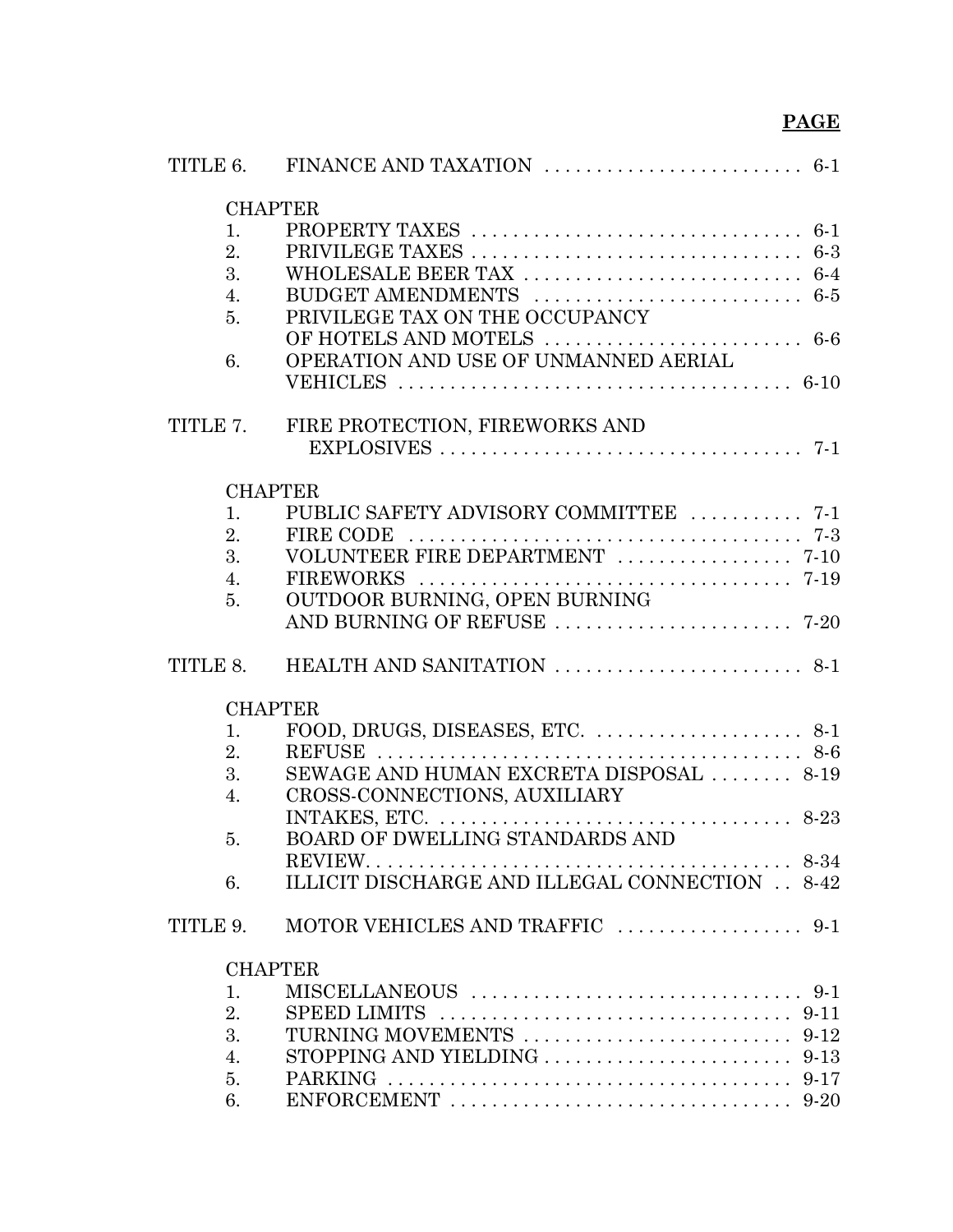| 7.               |                                             |
|------------------|---------------------------------------------|
| 8.               |                                             |
| 9.               | TRAFFIC CONTROL PHOTOGRAPHIC SYSTEM  9-26   |
| TITLE 10.        | OFFENSES - MISCELLANEOUS  10-1              |
|                  | <b>CHAPTER</b>                              |
| $\mathbf{1}$ .   |                                             |
| 2.               |                                             |
| 3.               |                                             |
|                  |                                             |
|                  | <b>CHAPTER</b>                              |
| 1.               | MUNICIPAL PLANNING COMMISSION  11-1         |
| 2.               | STORMWATER MANAGEMENT, EROSION AND          |
|                  |                                             |
| 3.               | FLOOD PLAIN MANAGEMENT  11-31               |
| $\overline{4}$ . | FLOODPLAIN ZONING ORDINANCE  11-33          |
| 5.               | GENERAL PROVISION RELATING TO ZONING  11-54 |
| 6.               | LANDSCAPING REQUIREMENTS  11-106            |
| 7.               | EXCEPTIONS AND MODIFICATIONS  11-126        |
| 8.               |                                             |
| 9.               |                                             |
| 10.              | HISTORIC ZONING PROVISIONS  11-132          |
| 11.              |                                             |
| 12.              | BUSINESS AND ADVERTISING SIGNS  11-140      |
| 13.              |                                             |
| 14.              | HOME OCCUPATIONS<br>11-167                  |
| 15.              | DISH ANTENNAS AND TELECOMMUNICATION         |
|                  |                                             |
| 16.              |                                             |
| 17.              | OUTDOOR LIGHTING ORDINANCE  11-182          |
| 18.              | PERMANENT WATER QUALITY STORMWATER          |
|                  |                                             |
|                  | TITLE 12. STREETS AND OTHER PUBLIC WAYS AND |
|                  |                                             |
|                  | <b>CHAPTER</b>                              |
| 1.               |                                             |
| 2.               |                                             |